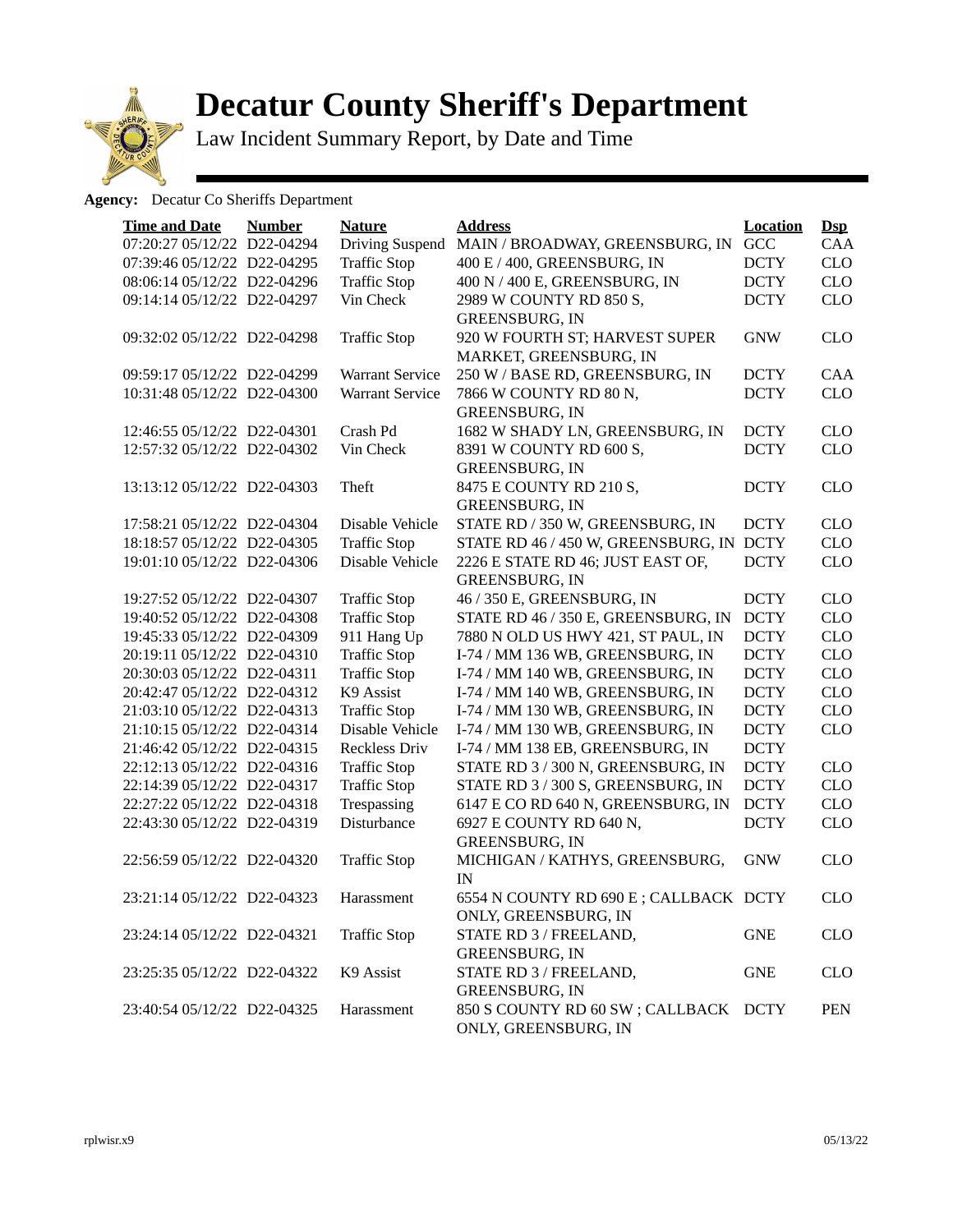| <b>Time and Date</b>                       | Number | <b>Nature</b>        | <b>Address</b>                         | Location    | $\mathbf{Dsp}$ |  |
|--------------------------------------------|--------|----------------------|----------------------------------------|-------------|----------------|--|
| 23:51:11 05/12/22 D22-04324                |        | <b>Agency Assist</b> | NORTH / BROADWAY, GREENSBURG, INGCC    |             | <b>CLO</b>     |  |
| 00:04:41 05/13/22 D22-04326                |        | <b>Traffic Stop</b>  | 2755 N MICHIGAN AV: HONDA GATE B GNW   |             | <b>CLO</b>     |  |
|                                            |        |                      | EMPLOYEE ENTRANCE, GREENSBURG.         |             |                |  |
|                                            |        |                      | IN                                     |             |                |  |
| 00:15:18 05/13/22 D22-04327                |        | Resisting            | 420 W / N US HWY 421, GREENSBURG, DCTY |             | CAA            |  |
|                                            |        |                      | IN                                     |             |                |  |
| 00:30:53 05/13/22 D22-04328                |        | Crash Pd             | 400 S / 550 E, GREENSBURG, IN          | <b>DCTY</b> | <b>CLO</b>     |  |
| 01:51:14 05/13/22 D22-04329                |        | <b>Traffic Stop</b>  | 421 / 550 N. GREENSBURG. IN            | <b>DCTY</b> | <b>CLO</b>     |  |
| 01:57:57 05/13/22 D22-04330                |        | <b>Traffic Stop</b>  | 7880 N OLD US HWY 421, ST PAUL, IN     | <b>DCTY</b> | <b>CLO</b>     |  |
| 04:12:50 05/13/22 D22-04331                |        | Crash Injury         | I-74 / 132 ; OFF RAMP EB,              | <b>GNW</b>  |                |  |
|                                            |        |                      | <b>GREENSBURG, IN</b>                  |             |                |  |
| 04:48:08 05/13/22 D22-04332                |        | Crash Pd             | $I-74/123$ : EXIT RAMP                 | <b>DCTY</b> |                |  |
| <b>Total Incidents for This Agency: 39</b> |        |                      |                                        |             |                |  |

## **Agency:** Greensburg Police Department

| <b>Time and Date</b><br>05:22:51 05/12/22 G22-06292 | <b>Number</b> | <b>Nature</b><br><b>Welfare Check</b> | <b>Address</b><br>915 W ANN BLVD; ROOM 323,                                                 | <b>Location</b><br><b>GNW</b> | $\mathbf{Dsp}$<br><b>CLO</b> |
|-----------------------------------------------------|---------------|---------------------------------------|---------------------------------------------------------------------------------------------|-------------------------------|------------------------------|
|                                                     |               |                                       | <b>GREENSBURG, IN</b>                                                                       |                               |                              |
| 05:48:49 05/12/22 G22-06293                         |               | <b>Traffic Stop</b>                   | MAIN / MONFORT, GREENSBURG, IN                                                              | GSW                           | <b>CLO</b>                   |
| 06:13:19 05/12/22 G22-06294                         |               | <b>Security Check</b>                 | 206 S EAST ST; ST. MARYS CHURCH; ST. GSE<br>MARYS CATHOLIC CHURCH,<br><b>GREENSBURG, IN</b> |                               | <b>CLO</b>                   |
| 06:22:16 05/12/22 G22-06295                         |               | <b>Security Check</b>                 | 1331 E HUNTER ROBINS WAY; ST<br>MARYS PLAYHOUSE DAYCARE,<br><b>GREENSBURG, IN</b>           | <b>GSE</b>                    | <b>CLO</b>                   |
| 10:33:46 05/12/22 G22-06297                         |               | Civil Dispute                         | 1315 N EAST ST; CALLBACK ONLY,<br><b>GREENSBURG, IN</b>                                     | <b>GNE</b>                    | <b>CLO</b>                   |
| 10:36:47 05/12/22 G22-06296                         |               | <b>Security Check</b>                 | 1820 N MONTGOMERY RD; OMARA<br>FOODS, GREENSBURG, IN                                        | <b>GNE</b>                    | <b>CLO</b>                   |
| 10:43:53 05/12/22 G22-06298                         |               | Vin Check                             | 620 GREENSBURG COMMONS<br>SHOPPING; RENT A CENTER,<br><b>GREENSBURG, IN</b>                 | <b>GNE</b>                    | <b>CLO</b>                   |
| 11:29:04 05/12/22 G22-06299                         |               | Vin Check                             | 201 S BROADWAY ST; GREENSBURG<br>POLICE DEPARTMENT, GREENSBURG,<br>IN                       | <b>GSW</b>                    | <b>CLO</b>                   |
| 13:46:41 05/12/22 G22-06300                         |               | <b>Alarm Resident</b>                 | 206 S EAST ST, GREENSBURG, IN                                                               | <b>GSE</b>                    | <b>CLO</b>                   |
| 15:06:59 05/12/22 G22-06301                         |               |                                       | Property Damage 109 E MAIN ST; STORIES RESTRAUNT;<br>CALLBACK ONLY, GREENSBURG, IN          | GCC                           | <b>CLO</b>                   |
| 15:46:00 05/12/22 G22-06302                         |               | Juvenile Prob                         | 214 E FIRST ST, GREENSBURG, IN                                                              | <b>GNE</b>                    | <b>CLO</b>                   |
| 16:27:03 05/12/22 G22-06303                         |               | Disable Vehicle                       | LINCOLN / MONTGOMERY,<br><b>GREENSBURG, IN</b>                                              | <b>GNE</b>                    | <b>CLO</b>                   |
| 16:37:58 05/12/22 G22-06304                         |               | <b>Custody Dispute</b>                | 201 S BROADWAY ST; GREENSBURG<br>POLICE DEPARTMENT, GREENSBURG,<br>IN                       | <b>GSW</b>                    | <b>CLO</b>                   |
| 17:00:27 05/12/22 G22-06305                         |               | Civil Standby                         | 1659 W KOLE DR, GREENSBURG, IN                                                              | <b>GNW</b>                    | CLO                          |
| 17:32:44 05/12/22 G22-06306                         |               | Crash Pd                              | IRELAND / MICHIGAN, GREENSBURG,<br>IN                                                       | <b>GNW</b>                    | <b>CLO</b>                   |
| 18:27:05 05/12/22 G22-06307                         |               | <b>Ems Diabetic</b>                   | LINCOLN ST / MONTGOMERY,<br><b>GREENSBURG, IN</b>                                           | <b>GNE</b>                    | <b>CLO</b>                   |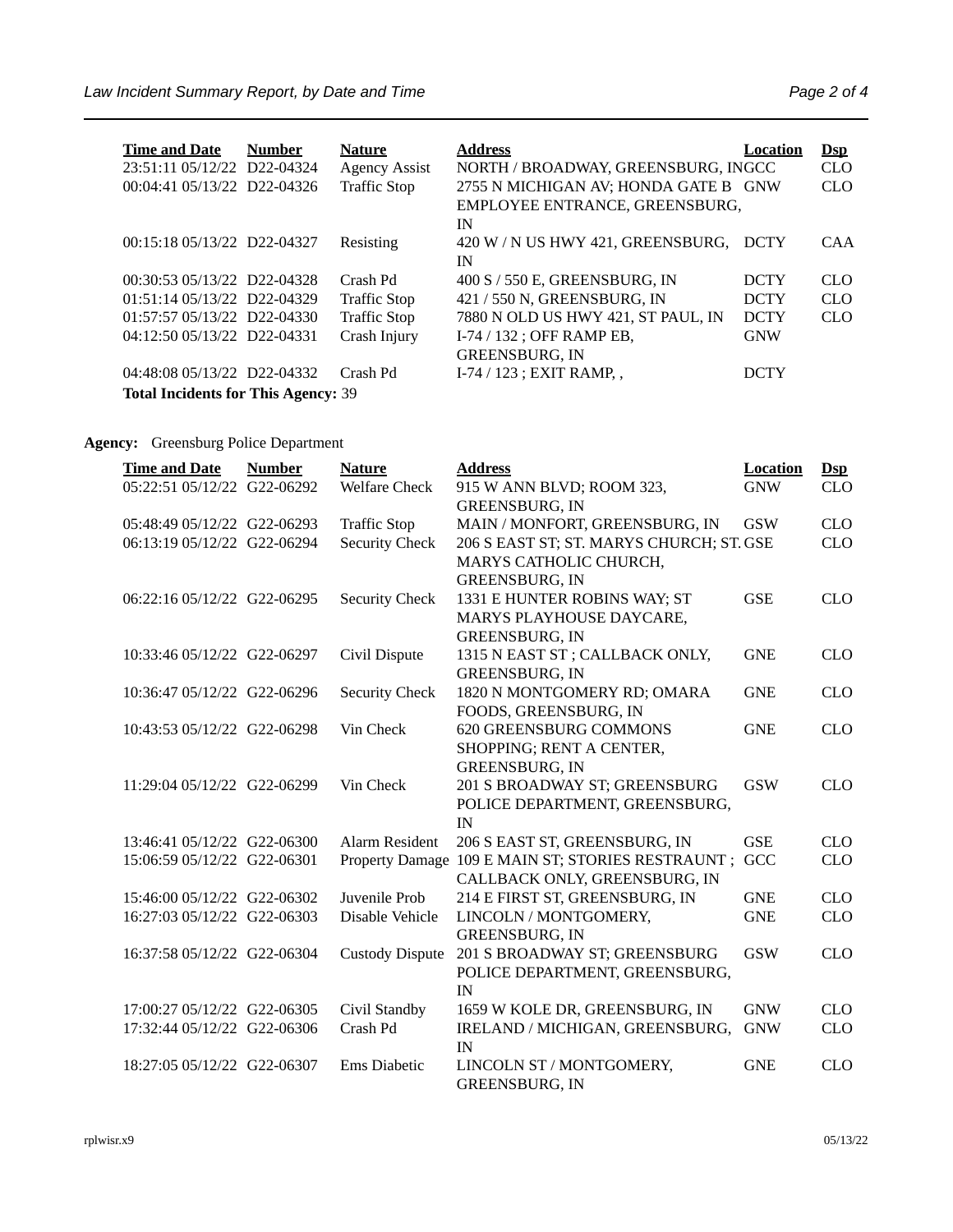| <b>Time and Date</b>        | <b>Number</b> | <b>Nature</b>          | <b>Address</b>                                                 | <b>Location</b> | $DSD$      |
|-----------------------------|---------------|------------------------|----------------------------------------------------------------|-----------------|------------|
| 19:03:01 05/12/22 G22-06309 |               | Threats/Intimid        | 830 N MICHIGAN AV; CALLBACK,<br><b>GREENSBURG, IN</b>          | <b>GNW</b>      | <b>CLO</b> |
| 19:05:02 05/12/22 G22-06308 |               | Citizen Assist         | 1005 N LINCOLN ST; PIZZA KING,<br><b>GREENSBURG, IN</b>        | <b>GNE</b>      | <b>CLO</b> |
| 19:16:34 05/12/22 G22-06310 |               | 911 Hang Up            | STATE RD 3 / BROADWAY,<br><b>GREENSBURG, IN</b>                | <b>GNE</b>      | <b>CLO</b> |
| 19:27:44 05/12/22 G22-06311 |               | <b>Security Check</b>  | 736 W MAIN ST; MARSH<br>SUPERMARKET, GREENSBURG, IN            | <b>GNW</b>      | <b>CLO</b> |
| 19:37:16 05/12/22 G22-06312 |               | <b>Traffic Stop</b>    | IRELAND / NORTH, GREENSBURG, IN                                | <b>GNW</b>      | <b>CLO</b> |
| 20:21:13 05/12/22 G22-06313 |               | <b>Traffic Stop</b>    | I-74 / 132 WB, GREENSBURG, IN                                  | <b>GNW</b>      | CLO        |
| 20:43:34 05/12/22 G22-06314 |               | <b>Warrant Service</b> | 616 E MOBLEY DR, GREENSBURG, IN                                | <b>GSE</b>      | CAA        |
|                             |               |                        |                                                                |                 |            |
| 22:00:18 05/12/22 G22-06315 |               | Suspicious P/V         | 920 N MICHIGAN AV; BUY RIGHT AUTO GNW<br>SALES, GREENSBURG, IN |                 | <b>CLO</b> |
| 22:03:58 05/12/22 G22-06316 |               | Animal Comp            | 309 W FIFTH ST, GREENSBURG, IN                                 | <b>GNW</b>      | CLO        |
| 22:30:02 05/12/22 G22-06317 |               | Drugs / Invest         | MONFORT / WASHINGTON,<br><b>GREENSBURG, IN</b>                 | <b>GNW</b>      | <b>CAA</b> |
| 22:49:02 05/12/22 G22-06318 |               | <b>Traffic Stop</b>    | HENDRICKS / WEST, GREENSBURG, IN GNW                           |                 | <b>CLO</b> |
| 23:08:33 05/12/22 G22-06319 |               | <b>Warrant Service</b> | 100 N BROADWAY ST; BLOCK,                                      | GCC             | <b>CAA</b> |
|                             |               |                        | <b>GREENSBURG, IN</b>                                          |                 |            |
| 23:51:11 05/12/22 G22-06320 |               | Domestic               | NORTH / BROADWAY, GREENSBURG, INGCC                            |                 | <b>CLO</b> |
| 00:51:20 05/13/22 G22-06321 |               | <b>Security Check</b>  | 206 S EAST ST; ST. MARYS CHURCH; ST. GSE                       |                 | <b>CLO</b> |
|                             |               |                        | MARYS CATHOLIC CHURCH,<br><b>GREENSBURG, IN</b>                |                 |            |
| 01:08:12 05/13/22 G22-06322 |               | Suspicious P/V         | 450 GREENSBURG COMMONS                                         | <b>GNE</b>      | <b>CLO</b> |
|                             |               |                        | SHOPPING; JIMMY JOHNS,                                         |                 |            |
|                             |               |                        | <b>GREENSBURG, IN</b>                                          |                 |            |
| 01:17:28 05/13/22 G22-06323 |               | <b>Security Check</b>  | 915 W ANN BLVD; HOLIDAY INN<br>EXPRESS, GREENSBURG, IN         | <b>GNW</b>      | <b>CLO</b> |
| 01:23:59 05/13/22 G22-06324 |               | <b>Security Check</b>  | 720 S BROADWAY ST; CORNER STORE                                | <b>GSE</b>      | CLO        |
|                             |               |                        | DELI, GREENSBURG, IN                                           |                 |            |
| 01:42:31 05/13/22 G22-06325 |               | <b>Traffic Stop</b>    | I-74 / 131 WB, GREENSBURG, IN                                  | <b>DCTY</b>     | <b>CLO</b> |
| 01:52:23 05/13/22 G22-06326 |               | <b>Traffic Stop</b>    | I-74 / 134 EB; OFF RAMP, GREENSBURG, GNE                       |                 | CLO        |
|                             |               |                        | IN                                                             |                 |            |
| 02:02:34 05/13/22 G22-06327 |               | <b>Traffic Stop</b>    | FRANKLIN / MCKEE, GREENSBURG, IN GSE                           |                 | <b>CLO</b> |
| 02:49:54 05/13/22 G22-06328 |               | <b>Security Check</b>  | 106 S MICHIGAN AV; DINO MART:                                  | <b>GSE</b>      | <b>CLO</b> |
|                             |               |                        | SINCLAIR, GREENSBURG, IN                                       |                 |            |
| 02:52:18 05/13/22 G22-06329 |               | <b>Security Check</b>  | 805 E RANDALL ST; KEVINS MINI<br>STORAGE, GREENSBURG, IN       | <b>GSE</b>      | CLO        |
| 03:00:11 05/13/22 G22-06330 |               | <b>Security Check</b>  | 920 N MICHIGAN AV; BUY RIGHT AUTO GNW                          |                 | CLO        |
|                             |               |                        | SALES, GREENSBURG, IN                                          |                 |            |
| 03:27:05 05/13/22 G22-06331 |               | <b>Security Check</b>  | REBEKAH PARK, GREENSBURG, IN                                   | <b>GNE</b>      | CLO        |
| 03:58:23 05/13/22 G22-06332 |               | <b>Security Check</b>  | 201 S MONFORT ST; A&A INDUSTRIES, GSW<br><b>GREENSBURG, IN</b> |                 | CLO        |
|                             |               |                        |                                                                |                 |            |
| 04:12:50 05/13/22 G22-06333 |               | Crash Injury           | I-74 / 132 ; OFF RAMP EB,<br><b>GREENSBURG, IN</b>             | <b>GNW</b>      |            |

**Total Incidents for This Agency:** 42

**Agency:** Westport Fire Department